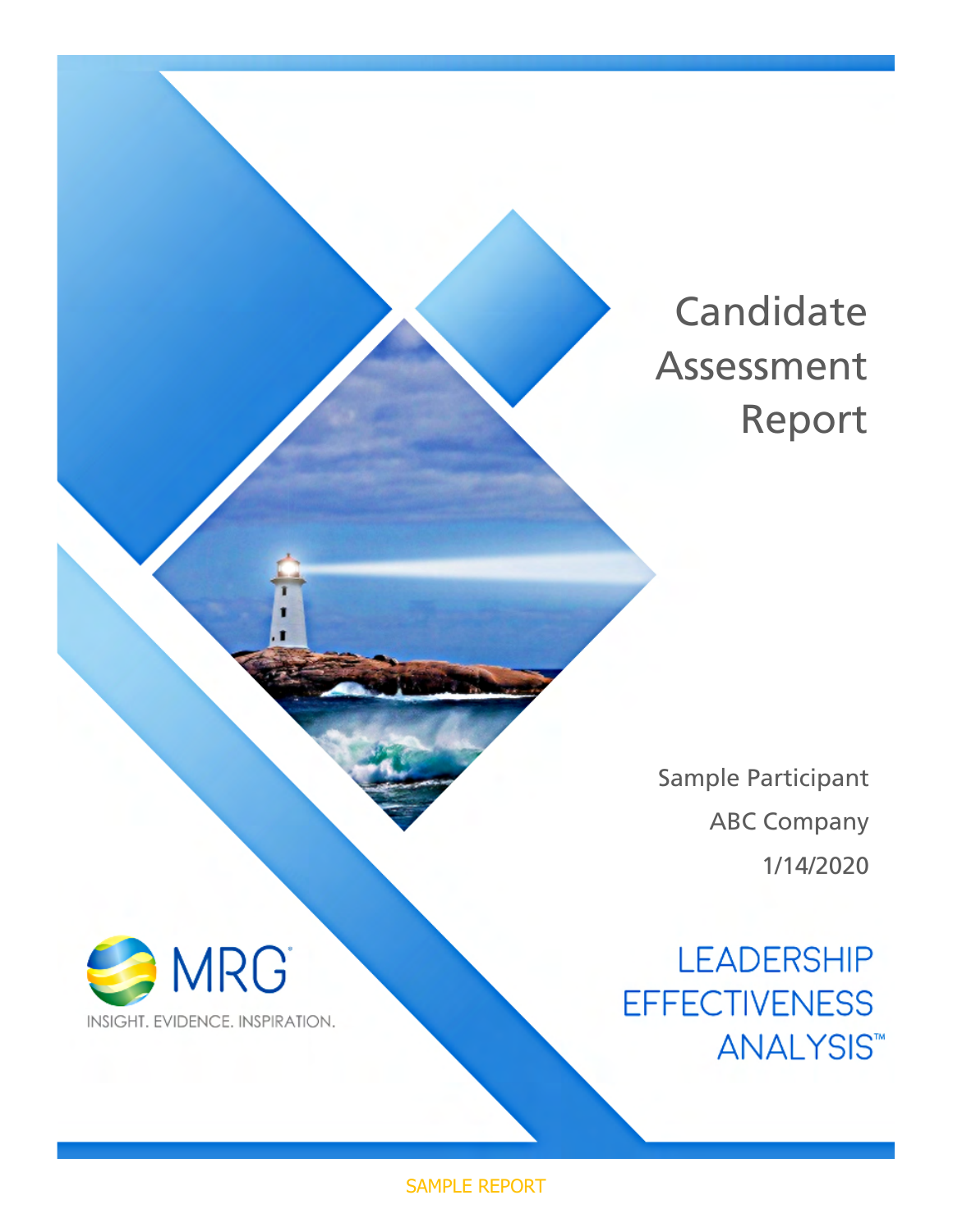### **Introduction**

This Candidate Assessment Report presents the results of an evaluation on Sample Participant as part of a candidate selection process for ABC Company. It is based upon the completion of an assessment instrument measuring approach to leadership. This report is organized into sections:

#### **Assets and Potential Challenges**

Based on this individual's assessment results, this section presents a narrative summary of this candidate's assets as well as some of the potential challenges the candidate may encounter in fulfilling the responsibilities of the role.

#### **Interview Questions**

This section presents several interview questions that can be used to further explore this candidate's profile in more depth.

#### **Role Profile**

This individual completed the Leadership Effectiveness Analysis (LEA) questionnaire which measures how a person approaches the leadership role in terms of 22 characteristics. This section provides this individual's LEA results against the role requirements of the position. This individual's scores on each of the 22 dimensions are shown by a "dot". The role requirements for the position are shown by a gray box.

#### **Role Requirements Match**

This section summarizes the information presented in the LEA profile by listing those dimension scores which fall within the targeted role requirements range as well as those dimensions that fall below the targeted role requirements range.

#### **Caution:**

This Candidate Assessment should be considered as only one component of the selection process. In reviewing the results of this assessment it is extremely important to consider all factors when evaluating this candidate including:

- · Prior Work History
- · Job Interviews
- · Relevant Life Experiences
- · Education
- · References
- · Other Job Relevant Information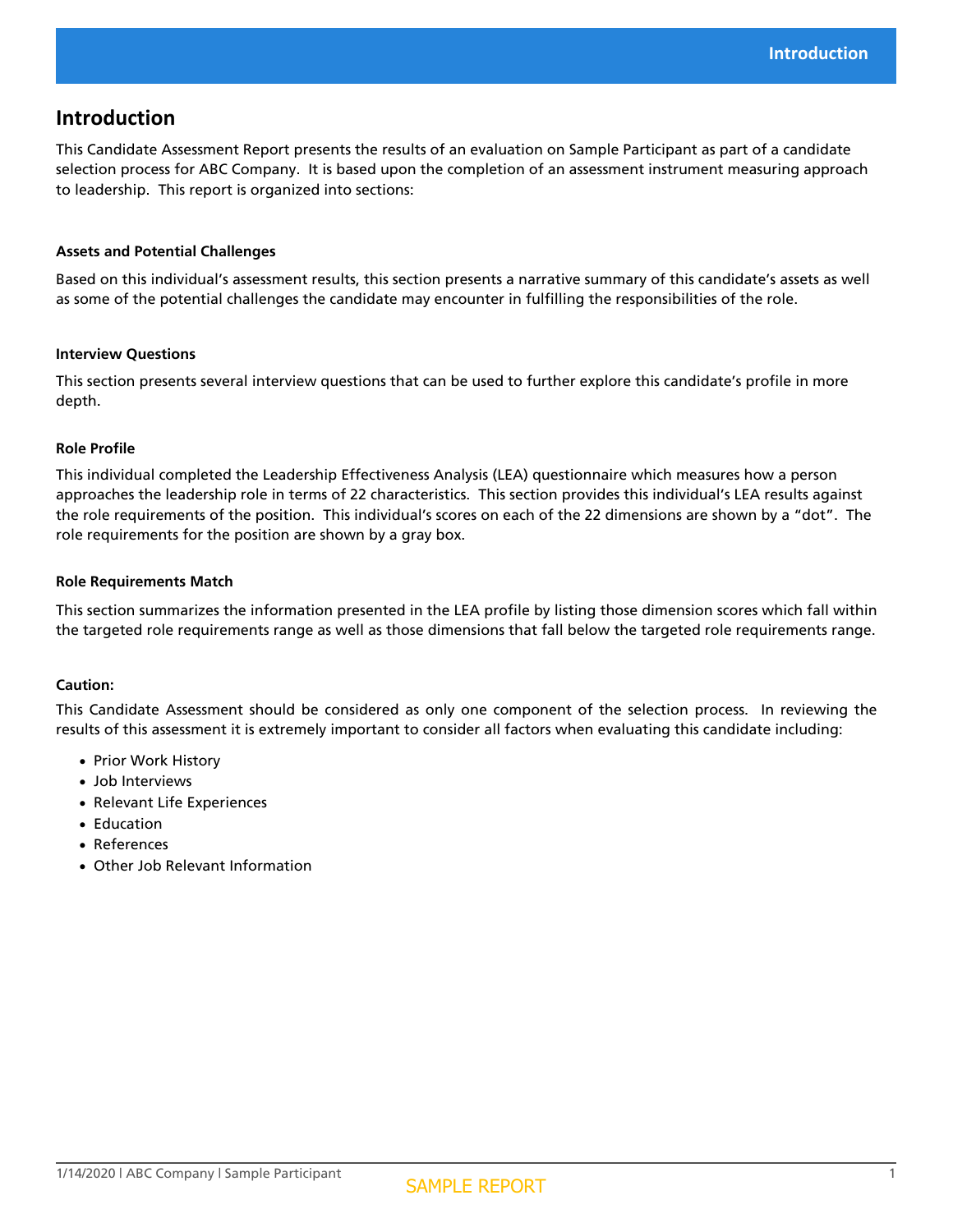## **Assets**

*Based on the profile for Sample Participant, the following characteristics are likely to contribute to potential effectiveness in the role:*

- 1. Assertive and competitive; pushes to achieve results; can be forceful in the face of obstacles; works well in a challenging environment; does not shy away from conflict or debate
- 2. Very direct and straightforward; provides frank and direct feedback; lets people know where they stand; quick to clear up ambiguity; does not shy away from delivering difficult messages
- 3. Persuasive and convincing; likely to try to influence others' points of view; uses language to build commitment for ideas; can be an effective advocate for ideas or initiatives
- 4. Takes own counsel; highly independent thinker; works well with autonomy; trusts own instincts; confident in own opinion; self-directed
- 5. Will accommodate and help others; willing to compromise; can be cooperative and accommodating; likely to be open to putting the team's interests first
- 6. Works hard and sets high standards for achievement for self and others; emphasizes the importance of being serious about goals; strong work ethic; ambitious and willing to work hard to achieve success
- 7. Keeps others enthused and engaged; builds emotional commitment; can be dramatic and inspiring; operates with energy and intensity; can inspire emotional expression in others
- 8. Delegates; allows others' freedom to make mistakes; gives people a chance to try out their own ideas; enlists the talents of others to get things done; asks for help when needed

*Based on the lower scores in the profile for Sample Participant, there is some potential that the following assets may also contribute to potential effectiveness in the role:*

- 9. May be comfortable acting as more of a generalist; may be comfortable contributing ideas and opinions outside area of expertise
- 10. May be more likely to take some time before responding; may be less likely to move forward with the first or the most basic solution
- 11. May be less likely to take over a group or act with authority; may be comfortable allowing others to take the lead
- 12. May be careful not to overcommunicate or overexplain; may be likely to assume people will take the initiative to ask if they need more instruction or information
- 13. May be more focused on using his/her own expertise and knowledge to move things forward; may be concerned about slowing the pace by involving others
- 14. May be more open to taking risks and experimenting with outside of historical patterns and experience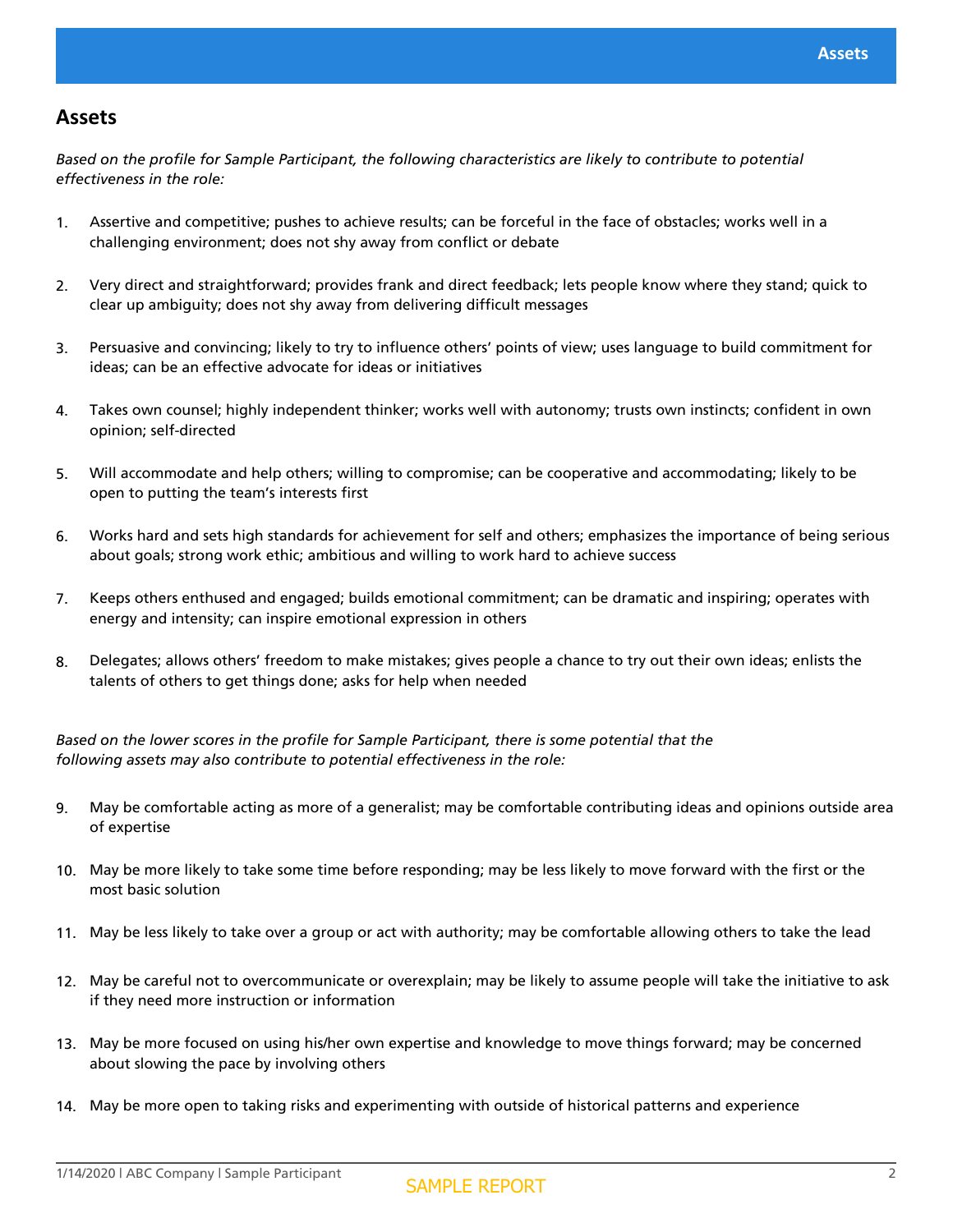- 15. May be less likely to pursue fads or become destracted by new ideas; less likely to be enamored with creativity without practicality
- 16. May be more likely to trust that people will complete tasks on time without needing to follow-up; May operate on the belief that people will keep others informed if they are not going to meet deadlines
- 17. May be more focused on the present rather than what may be around the corner; may be comfortable acting without extensive planning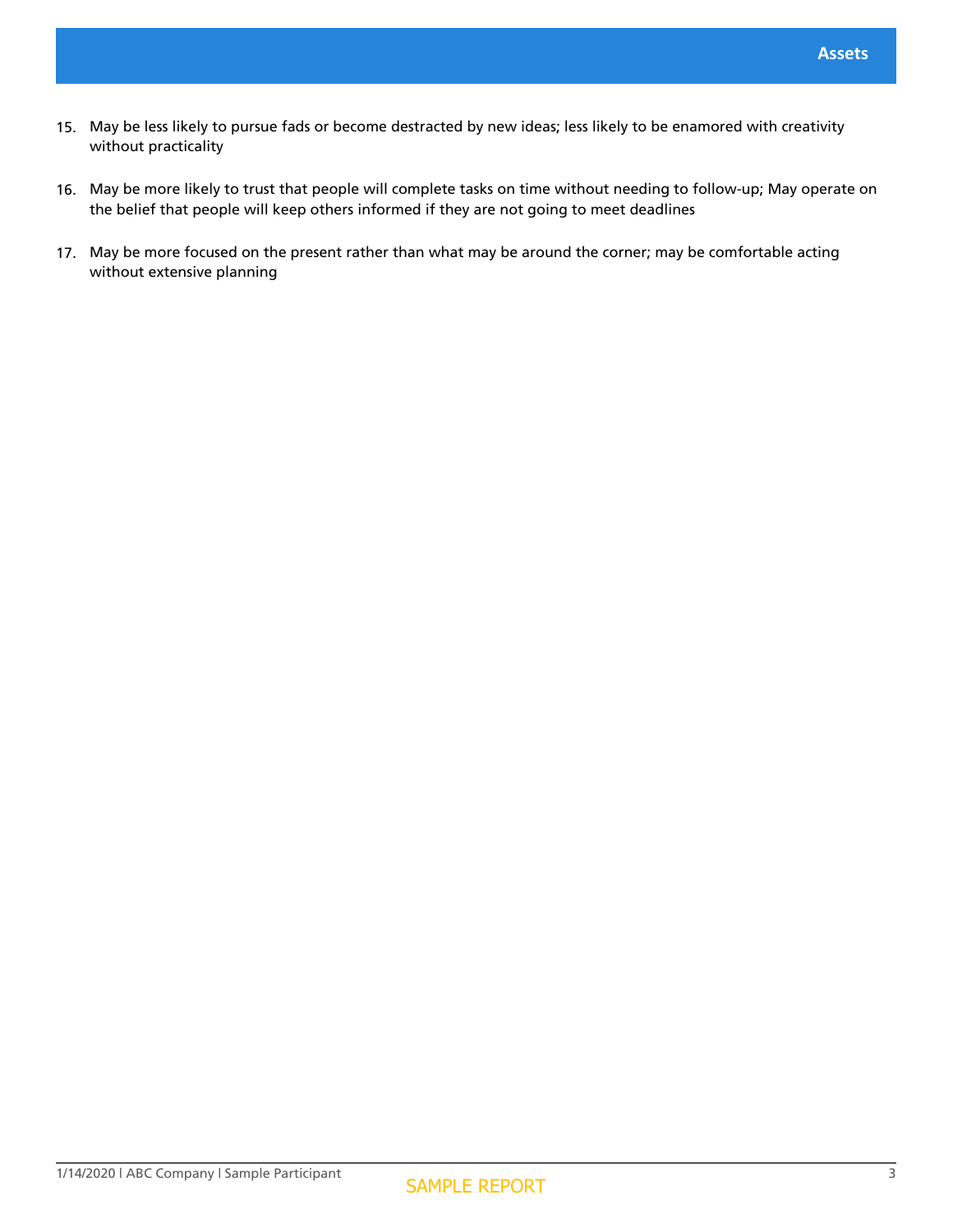# **Potential Challenges**

*Based on the profile for Sample Participant, the following characteristics may potentially reduce performance and potential in the role:*

- 1. Less likely to thoroughly present or explain ideas and viewpoints or to pass along information; may be less precise or clear in setting expectations; may communicate only on a need-to-know basis; inadequate communications may cause frustration with others
- 2. May feel less comfortable in a managerial or leadership role; may be reluctant to give direction; may demonstrate less effort to influence decisions and actions; may take less initiative in resolving conflicts or issues within the group; may wait for others to take the lead
- 3. Less concerned with immediate responses and quick reactions; may be less attentive to the day-to-day activities; may have less of a sense of urgency; may tend to be less hands-on and sometimes generate somewhat impractical solutions
- 4. Less emphasis placed on building and using expert knowledge; may not take the time to develop specialized skills; may be less effective when working with colleagues or customers who expect greater expertise; may risk not staying up-to-date in industry or area of expertise
- 5. Less likely to seek opinions of others; may not get the input needed to make the best decisions; may have difficulty building commitment if others' ideas are excluded or rarely solicited; may be reluctant to learn from others
- 6. May fail to review and learn from past practices; may take longer to learn from mistakes; may be less cautious regarding risk; may take less time to evaluate consequences; may be less attentive to upholding organizational traditions
- 7. Hesitant to consider new ideas or approaches; less open to taking risks; less concerned with challenging outmoded assumptions and methods; less likely to respond as quickly in fast changing environments
- 8. Less attentive to monitoring progress toward goals; less emphasis on follow-through activities; may sometimes be too loose in setting deadlines; may start more activities than can finish; may pay less attention to the later phases of projects or more complex tasks
- 9. Less attention to long-term implications of issues and actions; less time spent on analysis and planning; may be too reactive or too short-term focused; may not think ahead; may not anticipate problems or consequences
- 10. May attempt to persuade and convince when listening would be the better approach; may occasionally come across as self serving or calculating; may come across as overly invested in own ideas
- 11. May come across as too aggressive and overbearing; may unnecessarily take an adversarial approach; may see too many things in terms of win/lose outcomes; may argue when discussion would be more constructive
- 12. May be overly critical and blunt; more emphasis on critical feedback may de-motivate and create defensiveness; less tactful feedback may result in important messages being misunderstood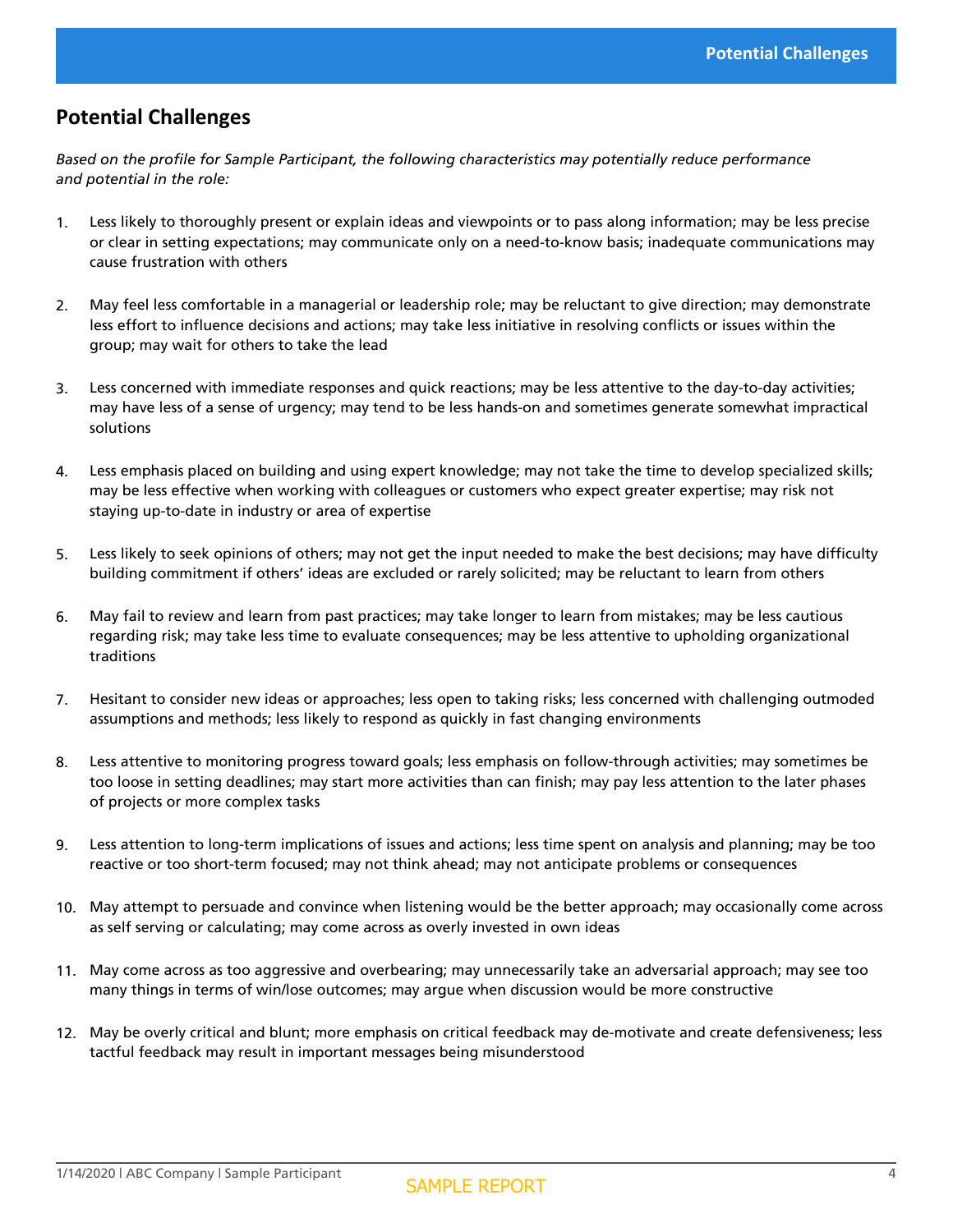### **Communication**

Sample Participant scored lower on **Communication** indicating somewhat less emphasis placed on setting clear expectations and keeping others well informed. This may result in being less clear and providing less information than is ideal. This may reduce effectiveness when the role requires this individual to:

- Ensure that expectations are clearly understood
- Keep others well informed on a regular basis
- Express thoughts, ideas and viewpoints clearly and thoroughly

Use one or more of the following Interview Questions to explore the orientation Sample Participant has towards **Communication**:

- 1. Please describe a work situation when you were too vague in communicating expectations resulting in a less than ideal outcome? In hindsight, how would you have handled the communication differently?
- 2. Different audiences often require different levels of detail and different amounts of information. How do you determine the appropriate amount of information and detail to provide to your varied audiences?
- 3. Keeping people well informed can be a challenge when there is a lot going on and a significant amount of information to share on an ongoing basis. How do you ensure that your boss, peers and direct reports are kept well informed?
- 4. On occasion most of us find situations where we think we have communicated our expectations clearly but it turns out that the listener did not hear the message as clearly as we believe we delivered it. How do you ensure that your listeners have heard your message as you intended it?
- 5. When are you more likely to communicate either less clearly or less thoroughly than is ideal?
- 6. Are there particular types of individuals you have a more difficult time communicating with? Why is it more challenging for you to be clear and thorough with these individuals?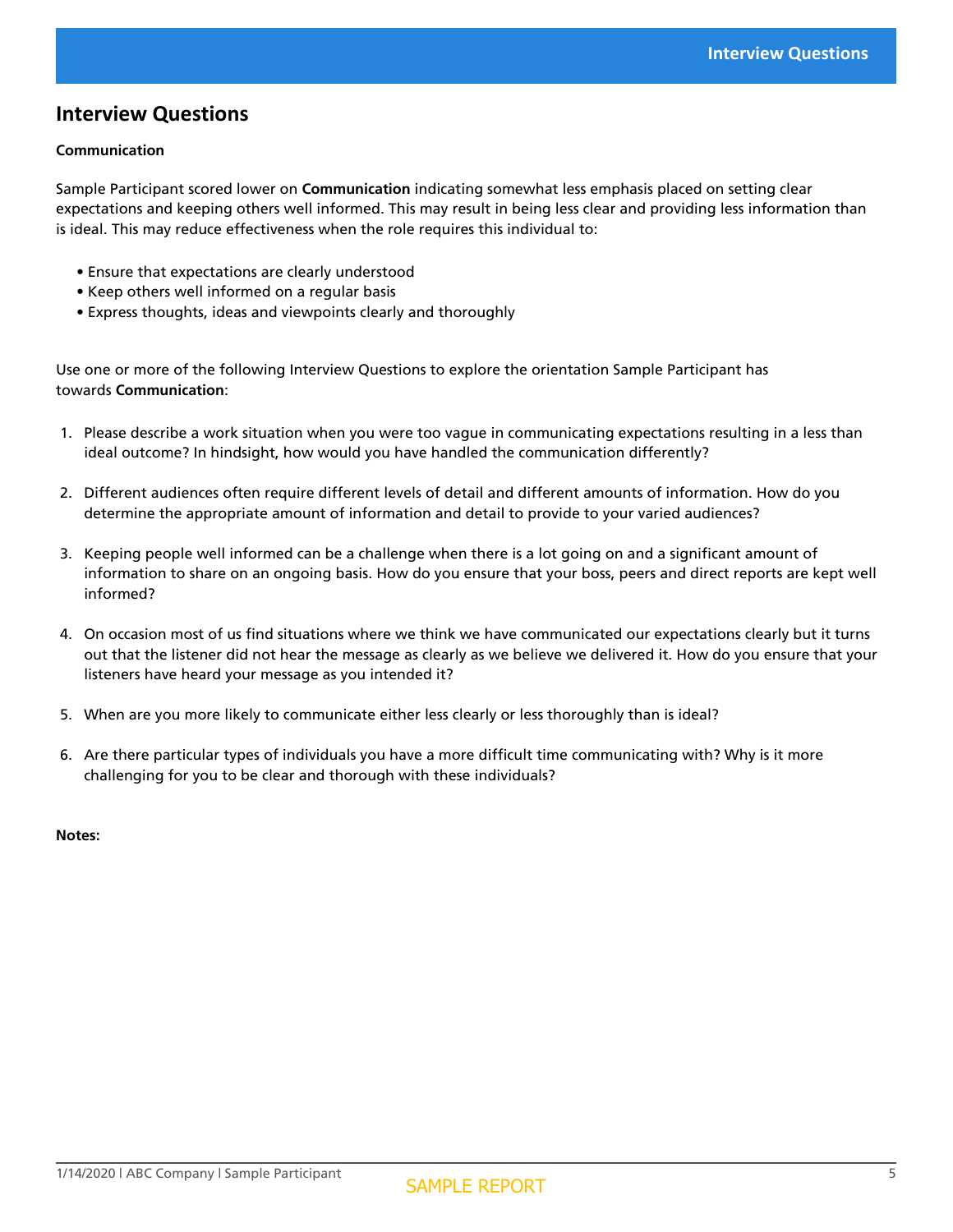### **Management Focus**

Sample Participant scored lower on **Management Focus** indicating less emphasis placed on taking charge or leading and directing the efforts of others. This may result in sometimes waiting for other people to take the lead, functioning in an individual contributor role or hesitating to make decisions. This may reduce effectiveness when the role requires this individual to:

- Demonstrate strong leadership presence
- Be influential with key constituents
- Ensure conflicts get resolved in a timely manner
- Show significant initiative in making decisions and solving problems
- Provide guidance to the team

Use one or more of the following Interview Questions to explore the orientation Sample Participant has towards **Management Focus**:

- 1. When you see evidence that your group is somehow off-track or losing their focus, how do you usually respond?
- 2. What is your approach to handling conflicts?
- 3. Please describe a situation where waiting for someone in your organization to make a decision had a negative impact on a potential opportunity? In looking back, would you have done anything differently to change the outcome?
- 4. How would your direct reports describe your approach to leadership?
- 5. Please describe a situation where you advocated for your team/unit.
- 6. What are your greatest strengths in managing people? What are you greatest limitations in managing people?
- 7. There is a risk in being too controlling as a leader and there is a risk of being too relaxed and abdicating leadership responsibilities. How do you ensure your approach to leadership stays away from these two extremes?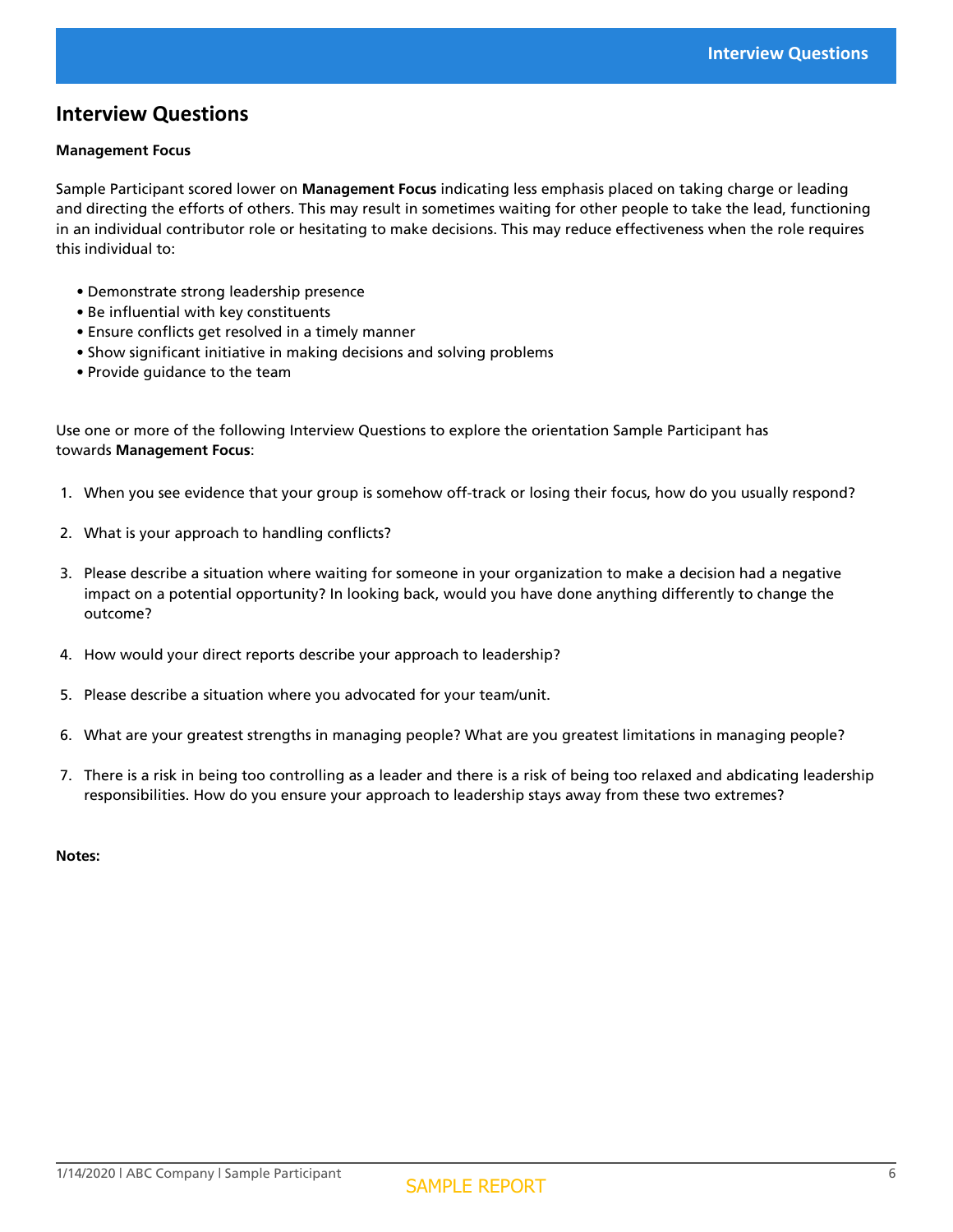### **Innovative**

Sample Participant scored lower on **Innovative** indicating somewhat less emphasis placed on adapting quickly to changes or demonstrating openness to new and untested approaches. This may result in being less innovative and less willing to take risks than is ideal. This may reduce effectiveness when the role requires this individual to:

- Think creatively
- Change outmoded methods or assumptions
- Stay current with new trends
- Work effectively in a fast-changing environment

Use one or more of the following Interview Questions to explore the orientation Sample Participant has towards **Innovative**:

- 1. Please give an example of a time when you were unwilling to try a new approach and, as a result, ended up with a less desirable outcome. How has that experience influenced your approach to trying new ideas?
- 2. Please describe two or three new ideas that you would like to implement in your current role. How did you come up with these ideas? What obstacles may impact the implementation of these ideas?
- 3. Striking the right balance between caution and innovation can be challenging. How do you know when you are balancing these two perspectives effectively?
- 4. Change has become a constant in most organizational environments. How would you describe your greatest strengths in leading and managing change?
- 5. How would your most innovative colleagues describe you?
- 6. When are you more likely to come up with and try out a new idea?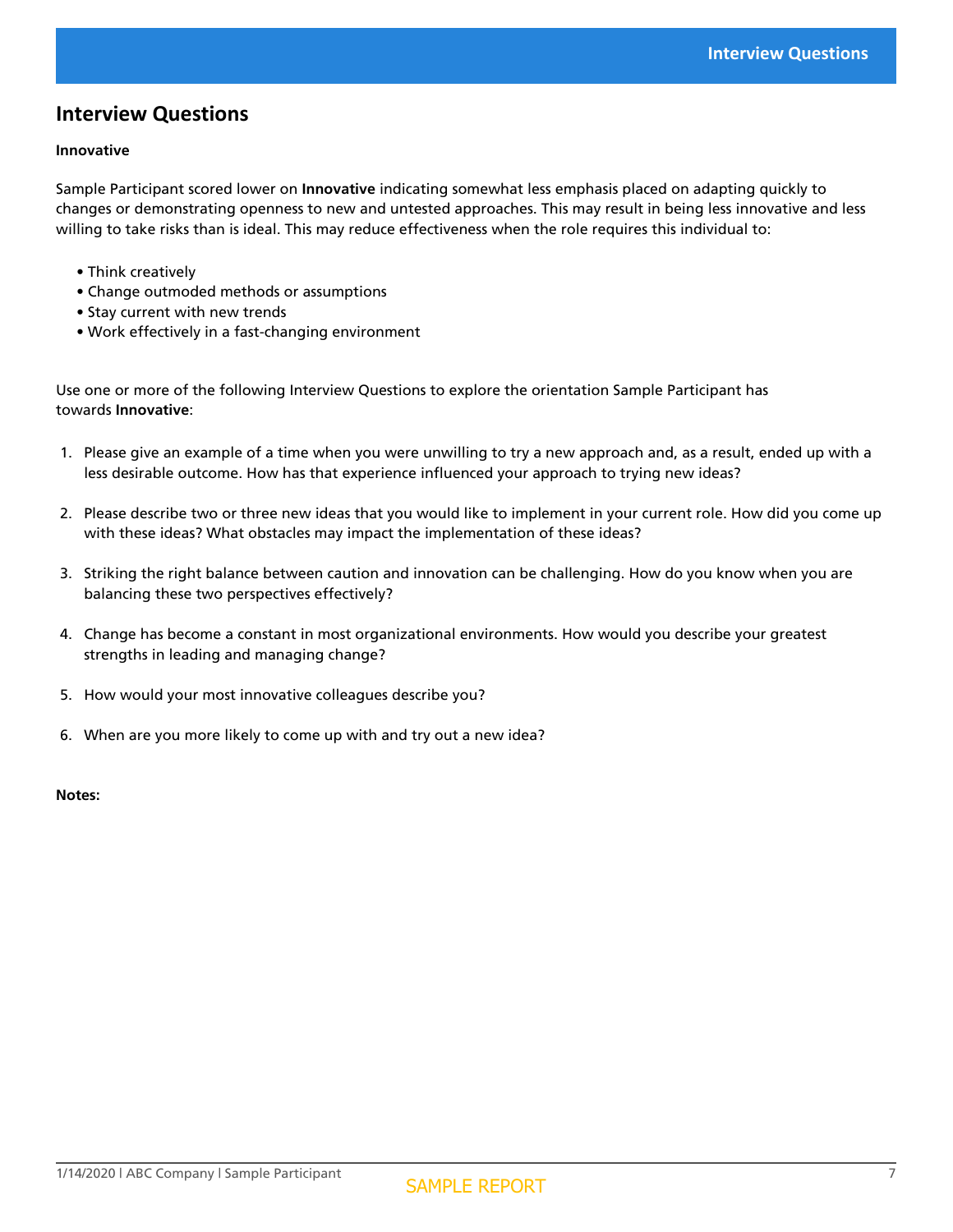### **Strategic**

Sample Participant scored lower on **Strategic** indicating somewhat less emphasis placed on taking a long-range, broad approach to solving problems and decision-making. This may result in spending less time in objective analysis, thinking ahead and planning than is ideal. This may reduce effectiveness when the role requires this individual to:

- Be future and long-term oriented
- Anticipate challenges, risks, interdependencies and opportunities
- Be effective at strategic planning
- Utilize strong analytical thinking skills

Use one or more of the following Interview Questions to explore the orientation Sample Participant has towards **Strategic**:

- 1. Please describe a situation where your contingency planning was especially effective. How did you anticipate potential problems, obstacles or opportunities?
- 2. Please describe the processes and resources you use to stay current with trends. How to you anticipate what customers might want/need or where the market may be heading?
- 3. Please contrast two actual situations: One in which you planned well, including the use of interim goals, resources needed and interdependencies and one where you feel your planning was insufficient. What led to your choice to approach these situations differently? What did you learn from these experiences?
- 4. What approaches do you take to ensure that the tactical activities of your group are well aligned with the strategic objectives of your organization?
- 5. Please give an example of a situation that required you to analyze a significant amount of information in order to make an effective decision. How did you ensure you approached this analysis strategically and avoided getting lost in the details of the information?
- 6. Organizations are working at an increasingly fast pace how do you balance the sometimes competing priorities of doing things quickly and taking the time needed to approach things more strategically?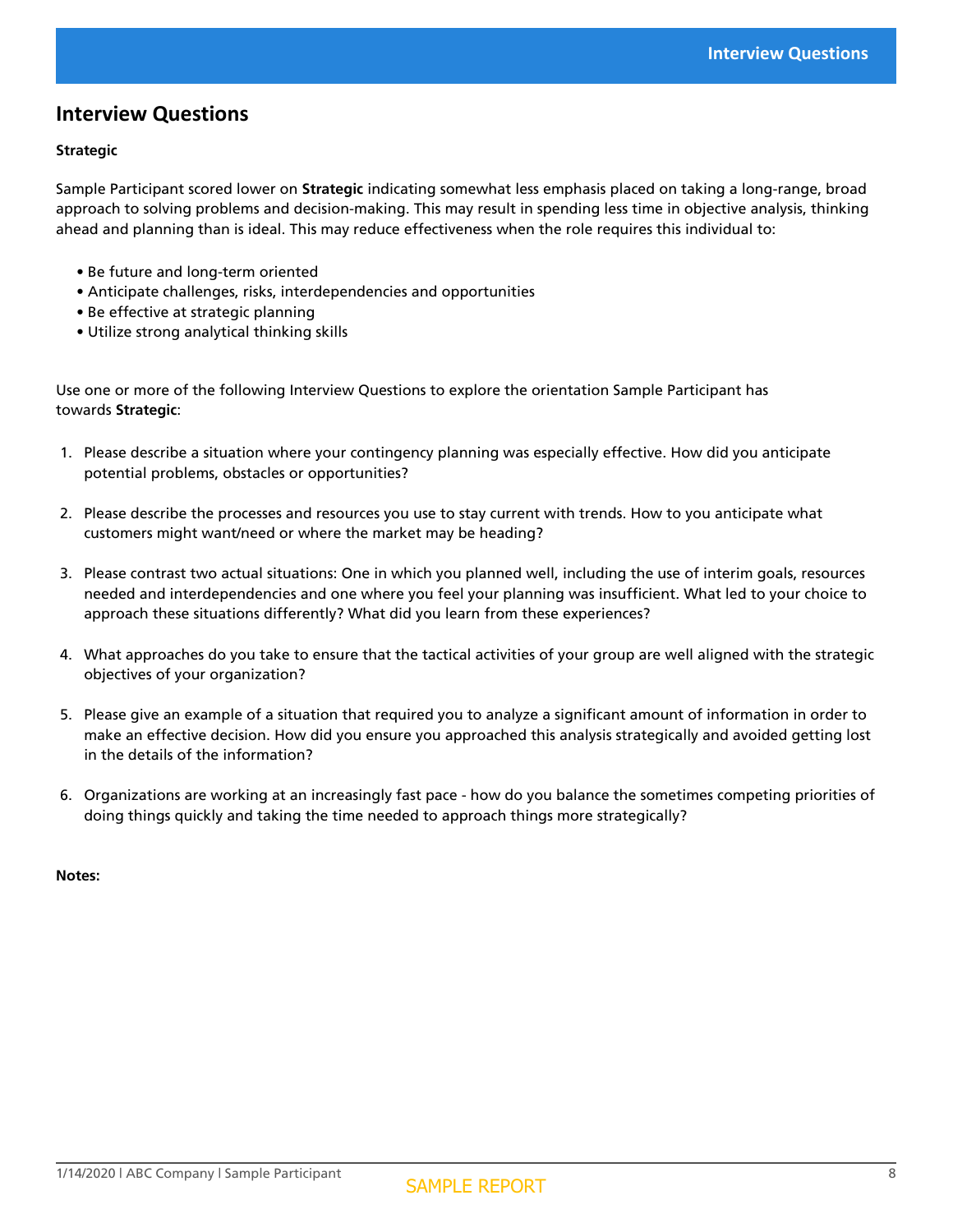### **Tactical**

Sample Participant scored lower on **Tactical** indicating less emphasis placed on being practical, responsive and action-oriented in the role. This may result in being somewhat impractical, too removed from day-to-day activities or less attentive to opportunities than is ideal. This may reduce effectiveness when the role requires this individual to:

- Respond with simple, practical solutions
- Demonstrate flexibility or change direction quickly
- Be quick to recognize and respond to opportunities
- Work effectively in a fast-paced, action-oriented environment

Use one or more of the following Interview Questions to explore the orientation Sample Participant has towards **Tactical:**

- 1. Please give an example of a situation where you were very flexible in resolving an issue.
- 2. Please describe a situation where you may have moved too slowly and missed or almost missed an opportunity.
- 3. Please describe a situation where solving a problem in a simple, practical way turned out to be the best approach. Please contrast this with a situation when solving a problem in a more complex, comprehensive approach was the best approach to take.
- 4. How do you recognize when things are moving too quickly or you are trying to do too much at once?
- 5. How do you stay in touch with what is happening in the daily activities of your team?
- 6. Please describe your approach to balancing the long-term needs with the shorter-term needs of your area.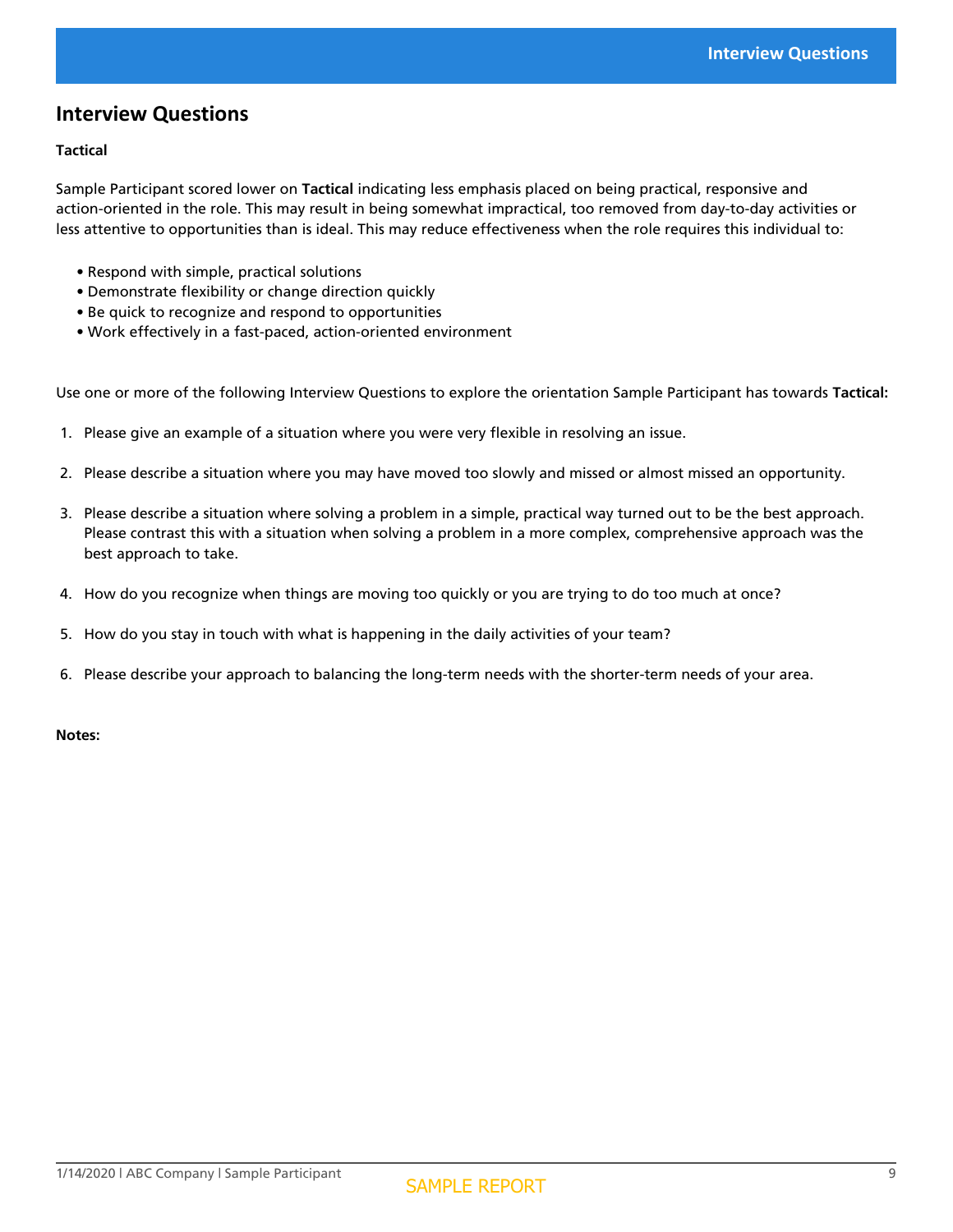### **Technical**

Sample Participant scored lower on **Technical** indicating somewhat less emphasis placed on being an expert in one's field. This may result in having less specialized knowledge than is ideal. This may reduce effectiveness when the role requires this individual to:

- Contribute strong knowledge and skill in a specialized area
- Train or educate colleagues and customers
- Instill confidence through expertise
- Stay up-to-date in profession

Use one or more of the following Interview Questions to explore the orientation Sample Participant has towards **Technical**:

- 1. How do you ensure that you keep your expertise up-to-date?
- 2. What specialized body of knowledge do you rely on to help you be successful?
- 3. When are you more likely to study an issue in depth before drawing a conclusion?
- 4. Please give an example of a situation where you initially took a more superficial approach and then needed to go back and re-approach the problem or opportunity from a more in-depth perspective.
- 5. There is so much information available to all of us now, how do you decide what knowledge and information is most important for you to have to be successful in your role?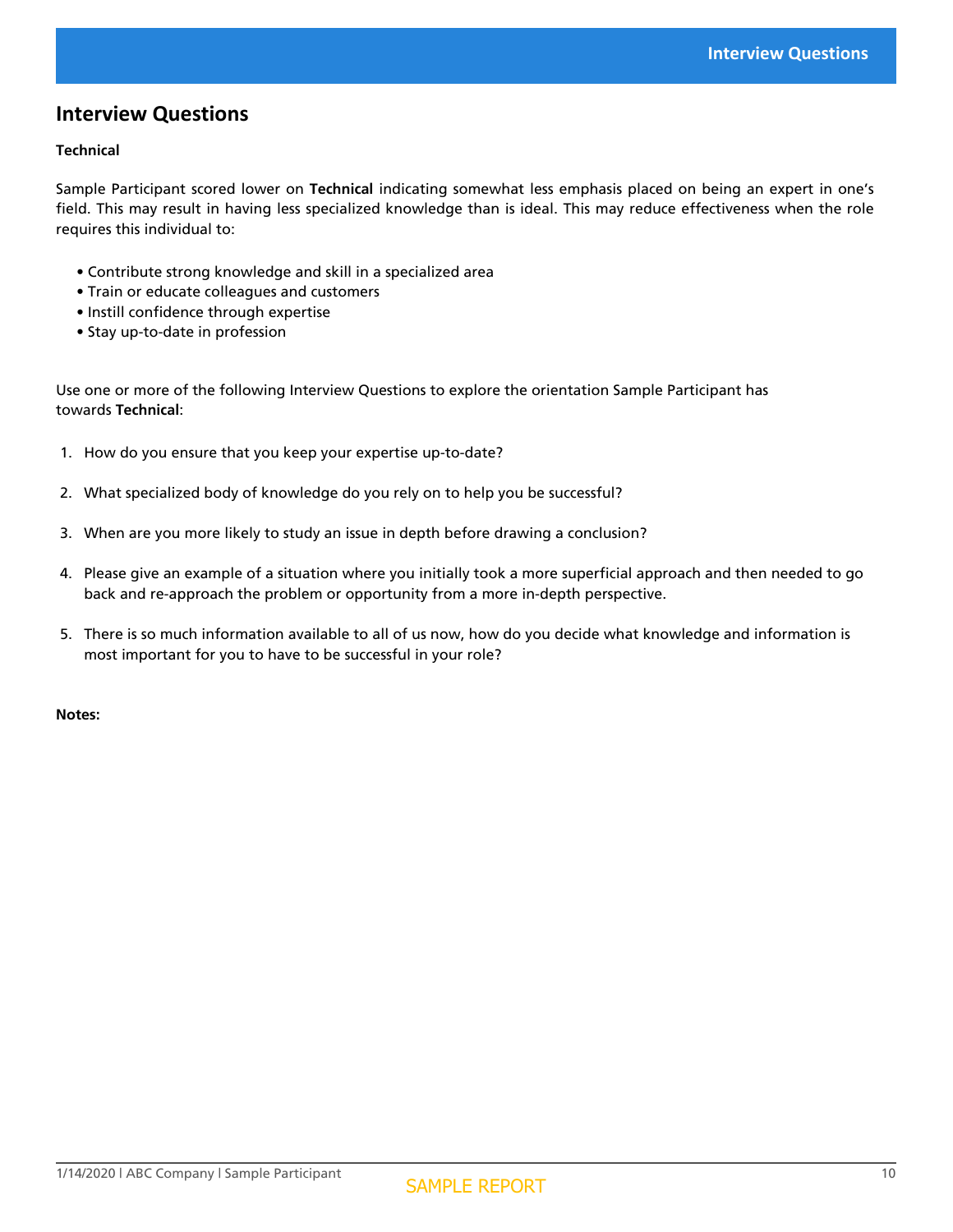

United States n=98441 (Oct2017) Range Profile: For MRG Sample Reports - RE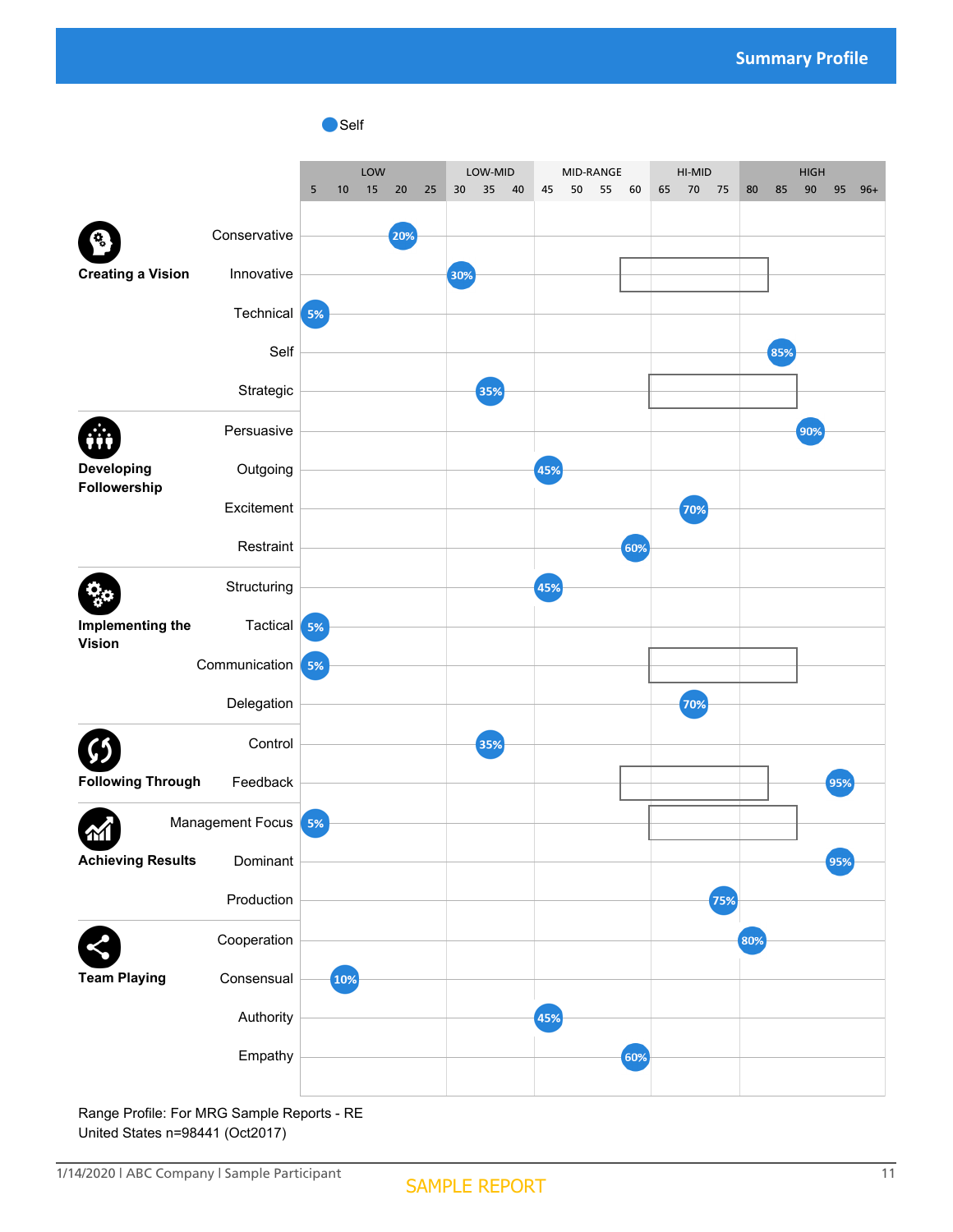### **CREATING A VISION**

**Conservative**: Studying problems in light of past practices to ensure predictability, reinforce the status quo and minimize risk.

**Innovative**: Feeling comfortable in fast-changing environments; being willing to take risks and to consider new and untested approaches.

**Technical**: Acquiring and maintaining in-depth knowledge in your field or area of focus; using your expertise and specialized knowledge to study issues in depth and draw conclusions.

**Self**: Emphasizing the importance of making decisions independently; looking to yourself as the prime vehicle for decision making.

**Strategic**: Taking a long-range, broad approach to problem solving and decision making through objective analysis, thinking ahead and planning.

### **DEVELOPING FOLLOWERSHIP**

**Persuasive**: Building commitment by convincing others and winning them over to your point of view.

**Outgoing**: Acting in an extroverted, friendly and informal manner; showing a capacity to quickly establish free and easy interpersonal relationships.

**Excitement**: Operating with a good deal of energy, intensity and emotional expression; having a capacity for keeping others enthusiastic and involved.

**Restraint**: Maintaining a low-key, understated and quiet interpersonal demeanor by working to control your emotional expression.

#### **IMPLEMENTING THE VISION**

**Structuring**: Adopting a systematic and organized approach; preferring to work in a precise, methodical manner; developing and utilizing guidelines and procedures.

**Tactical**: Emphasizing the production of immediate results by focusing on short-range, hands-on, practical strategies.

**Communication**: Stating clearly what you want and expect from others; clearly expressing your thoughts and ideas; maintaining a precise and constant flow of information.

**Delegation**: Enlisting the talents of others to help meet objectives by giving them important activities and sufficient autonomy to exercise their own judgment.

### **FOLLOWING THROUGH**

**Control**: Adopting an approach in which you take nothing for granted, set deadlines for certain actions and are persistent in monitoring the progress of activities to ensure that they are completed on schedule.

**Feedback**: Letting others know in a straightforward manner what you think of them, how well they have performed and if they have met your needs and expectations.

### **ACHIEVING RESULTS**

**Management Focus**: Seeking to exert influence by being in positions of authority, taking charge, and leading and directing the efforts of others.

**Dominant**: Pushing vigorously to achieve results through an approach which is forceful, assertive and competitive.

**Production**: Adopting a strong orientation toward achievement; holding high expectations for yourself and others; pushing yourself and others to achieve at high levels.

#### **TEAM PLAYING**

**Cooperation**: Accommodating the needs and interests of others by being willing to defer performance on your own objectives in order to assist colleagues with theirs.

**Consensual**: Valuing the ideas and opinions of others and collecting their input as part of your decision-making process.

**Authority**: Showing loyalty to the organization; respecting the ideas and opinions of people in authority and using them as resources for information, direction, and decisions.

**Empathy**: Demonstrating an active concern for people and their needs by forming close and supportive relationships with others.